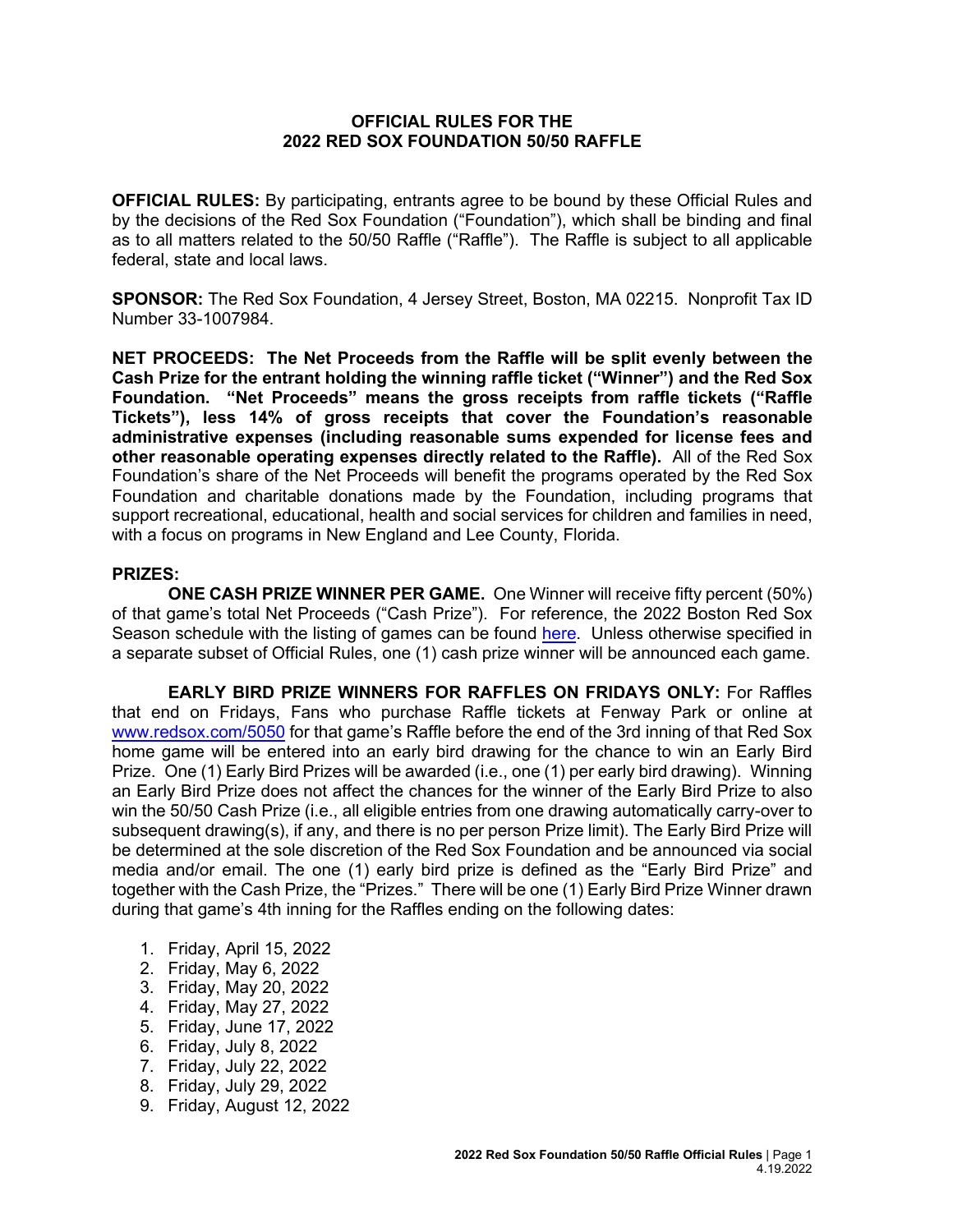10. Friday, August 26, 2022 11. Friday, September 2, 2022 12. Friday, September 16, 2022

In the event that a Red Sox game listed as the deadline for an Early Bird Prize is postponed prior to the completion of three (3) innings, then the drawing from that respective Early Bird Prize shall be extended to include the next Red Sox game during the 2022 Boston Red Sox season.

The winning ticket numbers for each Early Bird Prize will be drawn at the time listed above and posted online at [www.redsoxfoundation.org.](http://www.redsoxfoundation.org/) The Early Bird Prizes will be subject to all of the terms and conditions set forth in these Official Rules. The winner will have thirty (30) days to claim the Early Bird Prize.

**ELIGIBILITY TO ENTER:** During the dates and times and other details specified below, **Raffle Tickets may be purchased only by persons 18 years of age or older and who are located within the Commonwealth of Massachusetts at the time of purchase**, in accordance with these Official Rules. Raffle tickets may NOT be purchased by anyone under the age of 18, regardless of location. or method of purchase. Tickets are available for purchase in person by anyone 18 years and older, regardless of their state of residence. The Raffle ticket sales locations may include Fenway Park, and online sales limited to persons located in Massachusetts at the time of purchase. This Raffle is void wherever prohibited by law.

The following persons are NOT ELIGIBLE to participate in the Raffle or to win any Prize: employees, officers, directors, shareholders, members, agents and consultants of The Red Sox Foundation, the Boston Red Sox Club Limited Partnership (sometimes referred to as the "Boston Red Sox"), the other MLB Entities (as defined below), NESN, DraftKings, AscendFS Delaware, Inc., and Red Sox Foundation volunteers with respect to a Raffle held during a game or other event at which the person is assisting (collectively, the "Ineligible Parties"), and any parent, subsidiary, affiliated entity, advertising agency, promotion agency and immediate family members of any Ineligible Party. "Immediate family members" means spouses, parents, grandparents, children, grandchildren, and siblings (and any of their respective spouses) of an Ineligible Party. The "MLB Entities" shall mean the Office of the Commissioner of Baseball ("BOC"), its Bureaus, Committees, Subcommittees and Councils, MLB Advanced Media, L.P. (collectively "MLB"), Major League Baseball Properties, Inc., The MLB Network, LLC, the Major League Baseball Clubs ("Clubs"), each of their parent, subsidiary, affiliated and related entities, any entity which, now or in the future, controls, is controlled by, or is under common control with the Clubs or the BOC, and the owners, general and limited partners, shareholders, directors, officers, employees and agents of the foregoing entities.

**PURCHASING RAFFLE ENTRIES:** The minimum purchase price of raffle ticket is \$10. The price points for the Raffle are as follows: 20 numbers for \$10; 125 numbers for \$20; or 350 numbers for \$50. Raffle tickets will be available for purchase in person by eligible persons (see "ELIGIBILITY TO ENTER" above). Official Rules are available at points of sale within Fenway Park and should be read before ticket purchase. They will also be posted on [www.redsoxfoundation.org.](http://www.redsoxfoundation.org/)

There are two methods of entering the Raffle, in person and online vi[a www.redsox.com/5050:](http://www.redsox.com/5050)

1. **In Person:** Tickets are available for purchase IN PERSON by anyone 18 years and older, REGARDLESS OF THEIR STATE OF RESIDENCE. The Raffle ticket sales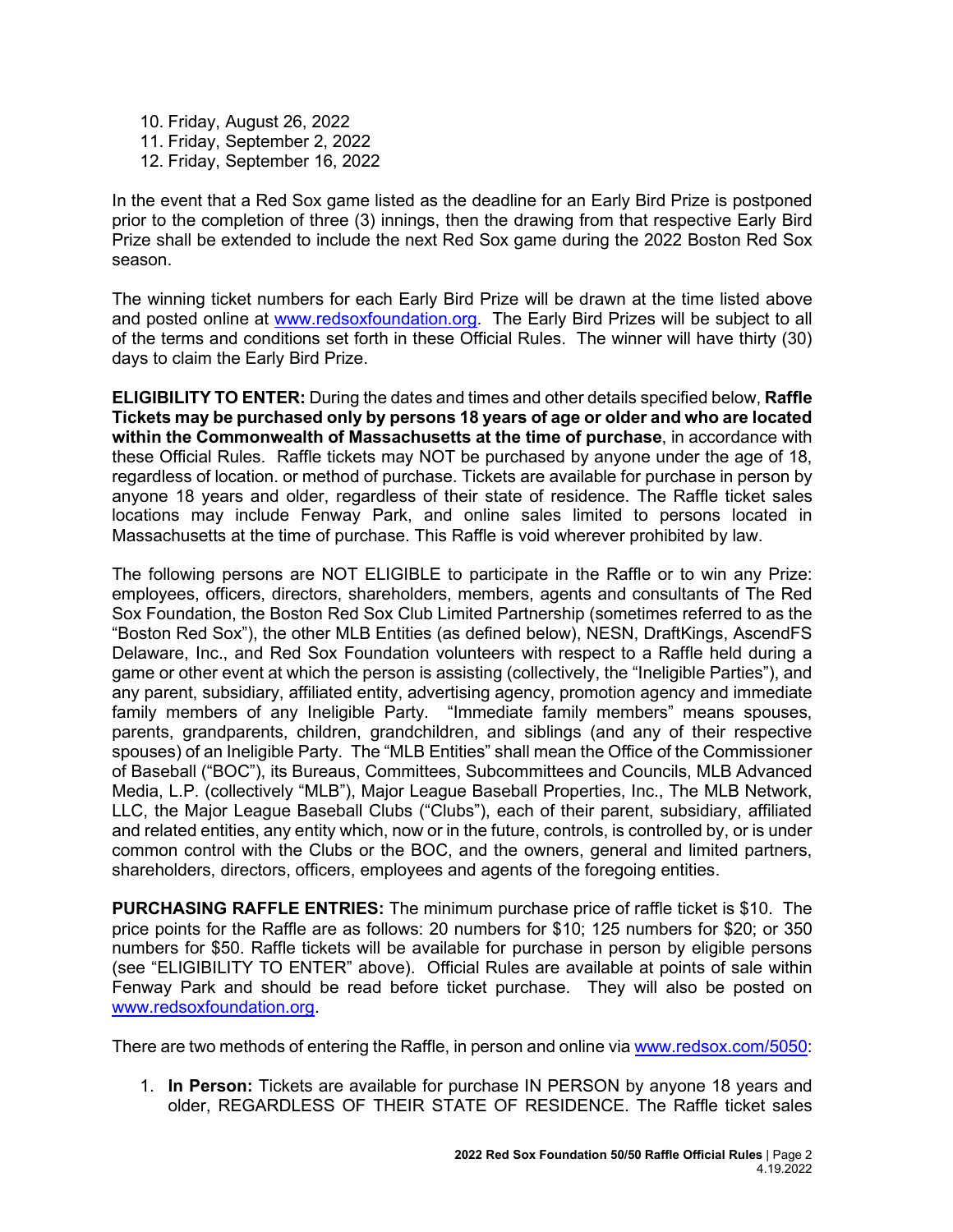locations include Fenway Park and other locations to be determined by the Foundation.

**2. Online via Website:** Eligible persons located in Massachusetts at the time of purchase may purchase raffle tickets on-line by visiting [www.redsox.com/5050](http://www.redsox.com/5050) and following the directions to purchase and print raffle tickets. To be valid, a raffle ticket purchased online must be downloaded from the website and printed by the eligible entrant at the time of purchase. All online purchases are subject to, and will be treated in a manner consistent with, Major League Baseball's Terms of Use, which may be viewed at[: mlb.com/tou,](http://mlb.mlb.com/mlb/official_info/about_mlb_com/terms_of_use.jsp) and Privacy Policy, which may be viewed at[: mlb.com/privacy.](http://www.mlb.com/privacy) Entries generated by a script, macro or other mechanical or automated means will be disqualified. In the event of dispute as to the identity or eligibility of any potential winner based on an e-mail address, the winning entry will be declared made by the Authorized Account Holder (defined below) of the e-mail address submitted at the time of entry provided he/she is eligible according to these Official Rules. The "Authorized Account Holder" is defined as the natural person to whom the applicable Internet service provider or other organization (such as a business or educational institution) has assigned the e-mail address for the domain associated with the submitted e-mail address.

Entry, regardless of the method, is void outside the Raffle Area and where prohibited by law, rule, or regulation.

**RAFFLE TICKETS ARE NONDEDUCTIBLE:** No portion of the Raffle ticket price may be deducted as a charitable contribution for federal income tax purposes.

**NUMBER OF RAFFLE TICKETS:** There is no minimum number of \$10, \$20, or \$50 tickets that must be sold.

**TRANSFER OF RAFFLE ENTRIES:** Persons who purchase Raffle tickets at Fenway Park or other designated in person sales locations may opt to give away their Raffle tickets to others, but in doing so they give up any claim they might otherwise have to the Prizes if they surrender a winning Raffle ticket. Raffle tickets purchased in person may be given away to persons who are under 18 years of age, but only individuals who are 18 years of age or older may claim or win a Prize. The Raffle is being conducted pursuant to a raffle permit issued to Sponsor by the City of Boston. Purchasers of Raffle tickets may not re-sell their Raffle tickets to other parties, and may not knowingly give such Raffle tickets away to others for the purpose of allowing those other parties to re-sell such Raffle tickets. All Raffle tickets which have been resold in violation of these Official Rules shall be void. All individuals who re-sell Raffle tickets in violation of these Official Rules shall be ineligible to participate in the Raffle or to win the Prize.

**DRAWINGS:** Potential winners will be selected in random computer generated drawings from among all eligible entries received as of the applicable drawing entry deadline (the "Drawing(s)"). **There will be only ONE Cash Prize drawing from all Raffle entries purchased in connection with that game's Raffle for the ONE Cash Prize. Drawing for the Cash Prize to be held during that game's 7th inning. As set forth above, there will be one drawing for each Early Bird Prize at the dates and times listed above.** If the computer generated equipment fails, the drawings will be done manually for that drawing's Raffle ticket sales. The winning ticket numbers will also be posted on redsoxfoundation.org within 24 hours of the applicable drawing and will remain posted on the website for 30 calendar days. As provided below under "POTENTIAL WINNERS MUST CONTACT SPONSOR,"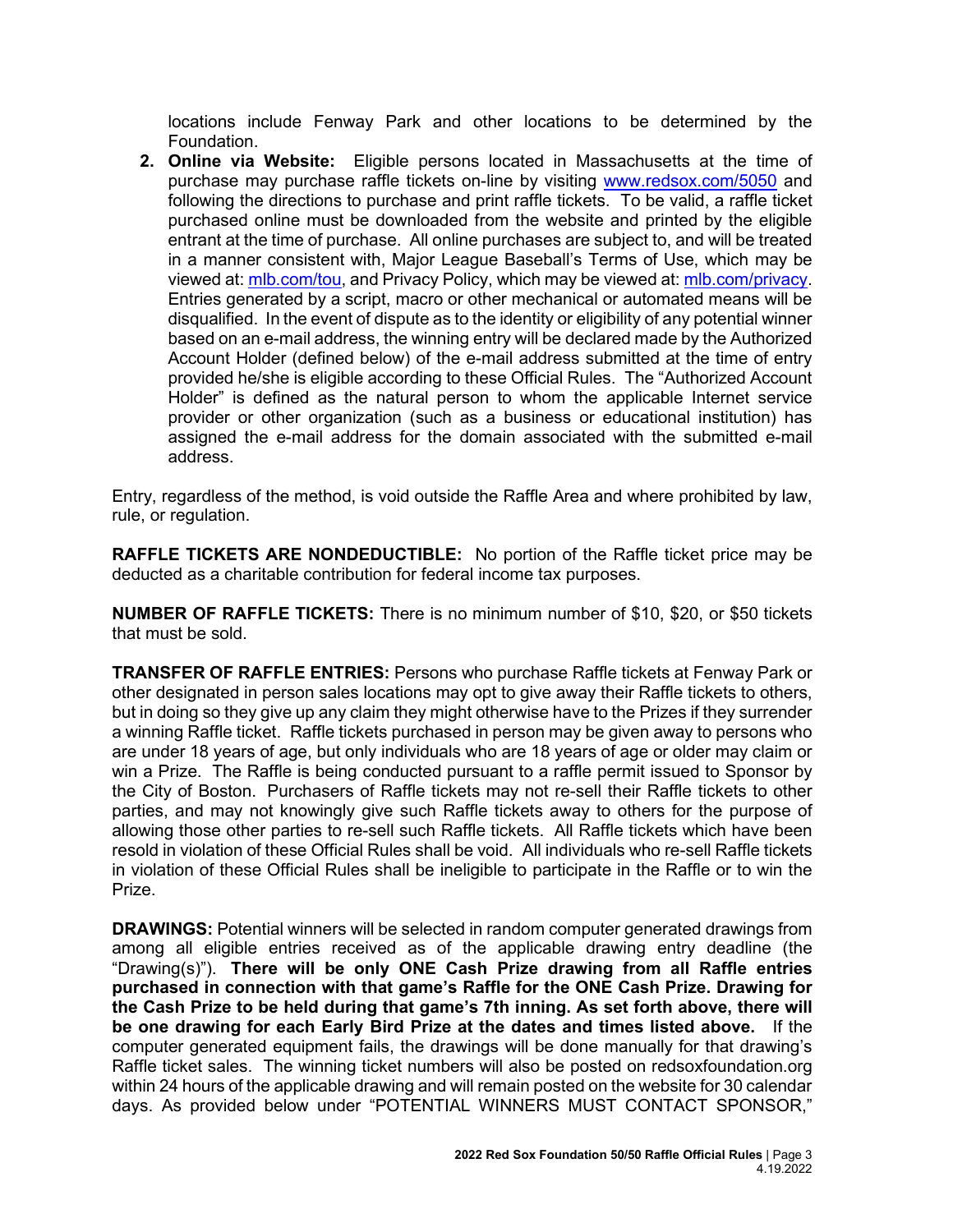owners of winning Raffle ticket numbers have 30 calendar days from the date of the applicable drawing to claim their Prize. Purchasers forfeit their prize if they do not present the winning ticket to the Red Sox Foundation within 30 calendar days. Forfeited prizes will be retained by the Red Sox Foundation for charitable use. The Red Sox Foundation shall have no obligation and shall not contact potential winners.

**RED SOX GAME POSTPONEMENTS OR CANCELLATION:** In the event that the Red Sox game is postponed prior to the completion of six (6) innings, then the Raffle shall be extended to include the next regular season Red Sox game during the 2022 Boston Red Sox season, and the Cash Prize jackpot shall be based on the total Net Proceeds through the end of the 6th inning of that game; provided, that the Raffle will conclude and the drawing for the Cash Prize will take place no later than September 29, 2022.

**POTENTIAL WINNERS MUST CONTACT SPONSOR:** Owners of eligible entries need not be present in person at the Drawing in order to win. Each Potential Winner must contact Sponsor directly to begin the process required to claim their prize no later than thirty calendar days after the winning number was selected by appearing in person at sponsor's offices at 4 Jersey Street, Boston, MA with their winning raffle ticket weekdays between the hours of 11:00 a.m. ET and 3:00 p.m. ET, or by sending an email containing that potential winner's contact information to [raffle@redsox.com](mailto:redsoxraffle@redsox.com) during same timeframe to make arrangements so sponsor may inspect and verify each claimant's raffle ticket. **To appear in person at Fenway Park, a potential winner must arrange for a meeting time in advance by emailing raffle@redsox.com or calling (617) 226-6050.** Tickets must be presented within 30 calendar days for visual inspection and validation.

**DETERMINATION OF OFFICIAL WINNER(S):** Sponsor shall have the sole discretion to determine whether each winner who has contacted the Sponsor to begin the process required to claim their prize ("**Potential Winner**") is an official winner of a Prize (an "Official Winner"). Sponsor's decision concerning the identity of all Official Winners shall be final and binding. To become an Official Winner: (1) a Potential Winner must be eligible to participate in the Raffle under these Official Rules and must not be in violation of these Official Rules as determined in Sponsor's sole judgment; (2) that Potential Winner must contact Sponsor by the deadline specified above under "POTENTIAL WINNERS MUST CONTACT SPONSOR"; (3) that Potential Winner's winning entry must be inspected and verified in person by Sponsor by the deadline specified above; (4) that Potential Winner must execute and return to Sponsor an affidavit of eligibility on a form to be provided by Sponsor before prize is awarded; and (5) that Potential Winner must provide Sponsor with all tax identification information required by federal, state or local law and, where applicable, provide Sponsor with payment for any required withholding taxes due prior to that Potential Winner's receipt of the Prize. If for any reason whatsoever all of the foregoing requirements are not satisfied with respect to a particular Potential Winner, or if Sponsor is unable for any reason to identify the holder of a winning Raffle Ticket or to contact a Potential Winner, then that Potential Winner's Prize will be deemed forfeited and, the Prize will be retained by the Sponsor for charitable use.

Sponsor shall use the following rules to determine the identity of any Potential Winner and of the Official Winner of each Prize: (1) Sponsor shall conclusively presume that the person who is in possession of that Raffle ticket is the lawful owner of that Raffle ticket and that ticket's winning number, and Sponsor shall not make, nor have any duty to make, any inquiry whatsoever into the circumstances under which that person came into possession of such winning Raffle ticket. In the unlikely event that an error or problem in the administration of the Raffle results in two (2) or more Raffle ticket purchasers holding winning Raffle tickets that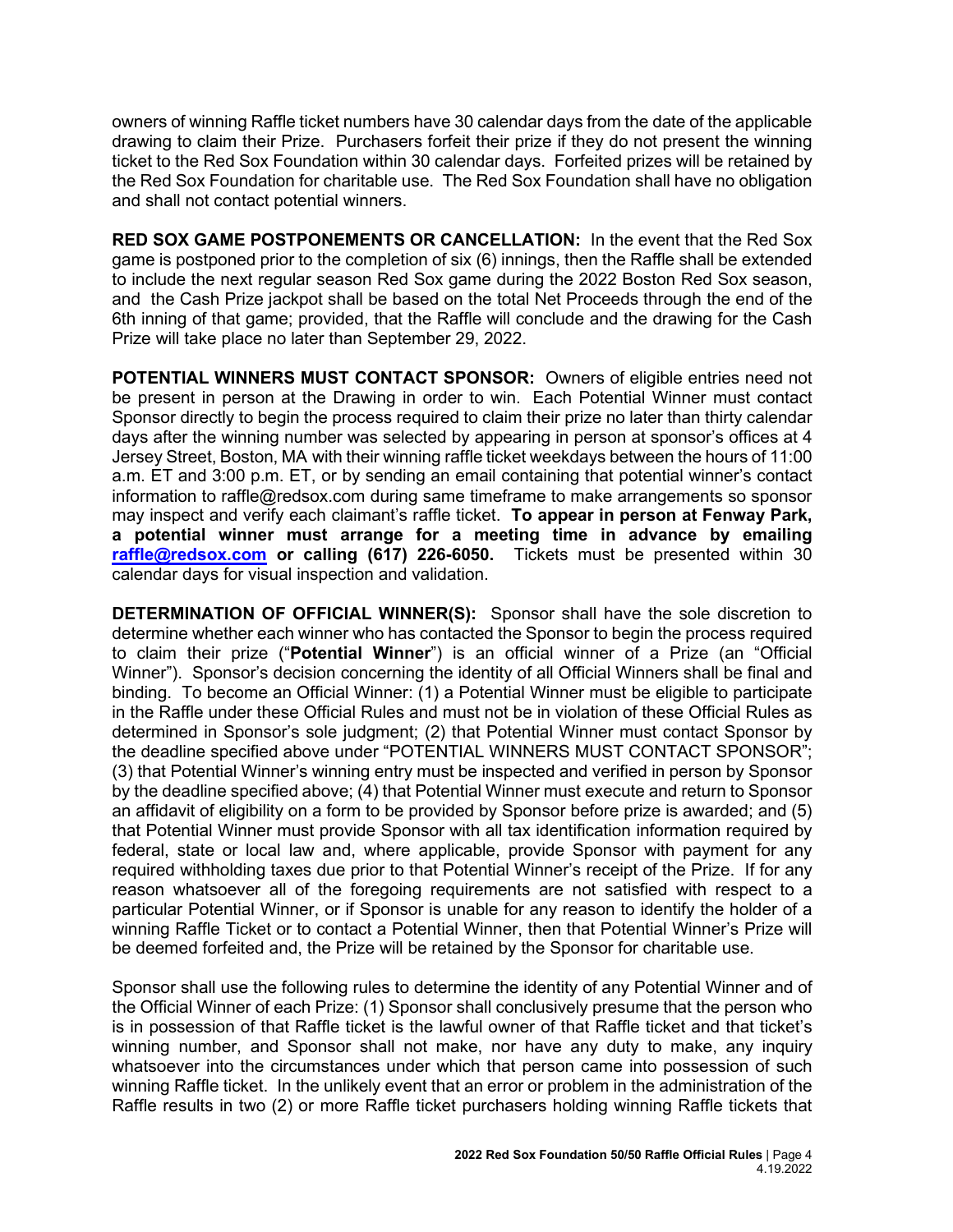contain identical ticket numbers, then the person who has record of the earliest ticket purchase shall be deemed to hold the winning Entry.

**AWARD OF PRIZE(S) TO OFFICIAL WINNER(S):** The Prize(s) will be awarded to the Potential Winner(s) who have been designated by Sponsor as Official Winner(s). The one (1) Cash Prize will be sent to each applicable Official Winner via check within thirty (30) business days of the applicable Official Winner delivering winning raffle ticket to a Red Sox Foundation representative. For security and safety reasons, no cash payments will be made to winners.

**TAXES:** All federal, state and local income taxes are the sole responsibility of each Raffle winner. The taxable value of the Prizes will be treated as gambling winnings to the winners for federal and state income tax purposes, and the Internal Revenue Service takes the position that no portion of the ticket price will qualify as a charitable contribution for federal income tax purposes. Each winner will be required by law to pre-pay a portion of the tax liability incurred in connection with his/her receipt of the Prize before receiving his/her Prize from Sponsor. (See "DETERMINATION OF OFFICIAL WINNERS" above.)

**GENERAL CONDITIONS:** The Released Parties (defined below under "RELEASE OF LIABILITY") are not responsible for: (1) Entries which are stolen, lost, damaged, illegible, given away or no longer in the purchaser's possession, (2) Entries that have been or may have been tampered with or re-sold in violation of these Official Rules; (3) Entries or payments that are delayed, misdirected, lost, interrupted, undelivered, not fully captured, or garbled as a result of any failure or problem whatsoever with the availability, functionality, operability or use of any network, server, ISP, website, computer, telephone, cable or satellite modem or connection, app, website, hand held mobile device, computer hardware or software, or any other computer equipment or connection, whether or not caused by site users, tampering, hacking, or by viruses, worms, or malfunctions affecting a network, server ISP or any equipment or programming used in or associated with the Raffle; (4) any other errors of any kind, whether human, typographical, printing, mechanical, or electronic in nature, which relate to or are connected with the Raffle (collectively, as described in clauses (1) through (4), "Errors"), including without limitation Errors in Raffle-related materials or in the administration of the Raffle, such as Errors in processing Entries, identifying Potential Winners, determining Official Winners, or announcing or delivering Prizes. If any portion of the Raffle is compromised, in Sponsor's sole judgment, by a virus, worm, bug, non-authorized human intervention or other causes which, in Sponsor's sole judgment, corrupt or impair the administration, security, fairness or proper play of the Raffle, or the proper submission or capture of Entries (collectively, a "Compromising Event"), then Sponsor and MLB reserve the right, in their sole discretion, to suspend, modify or terminate the Raffle, and to select winners from all eligible, non-suspect Entries received before the known occurrence or discovery of such Comprising Event. **All Entry purchases shall be final, and no refunds or replacements will be issued by Sponsor. Sponsor has sole and final decision on admissibility of entries and the determination of prize winners.**

**RELEASE OF LIABILITY:** Entrants, by participating in the Raffle, agree that The Red Sox Foundation, the Boston Red Sox and the other MLB Entities, NESV, NESN, AscendFS Delaware Inc., each of their respective parents, affiliates, subsidiaries, partners, and advertising and promotion agencies, and all of their respective officers, directors, employees, representatives, shareholders, members, consultants and agents (collectively, the "Released Parties") will have no liability whatsoever for, and shall be held harmless by entrants against, any and all claims, demands, injuries, losses, liabilities, cost, expenses or damages of any kind, including damages for death, personal injury, property damage or property loss, or other